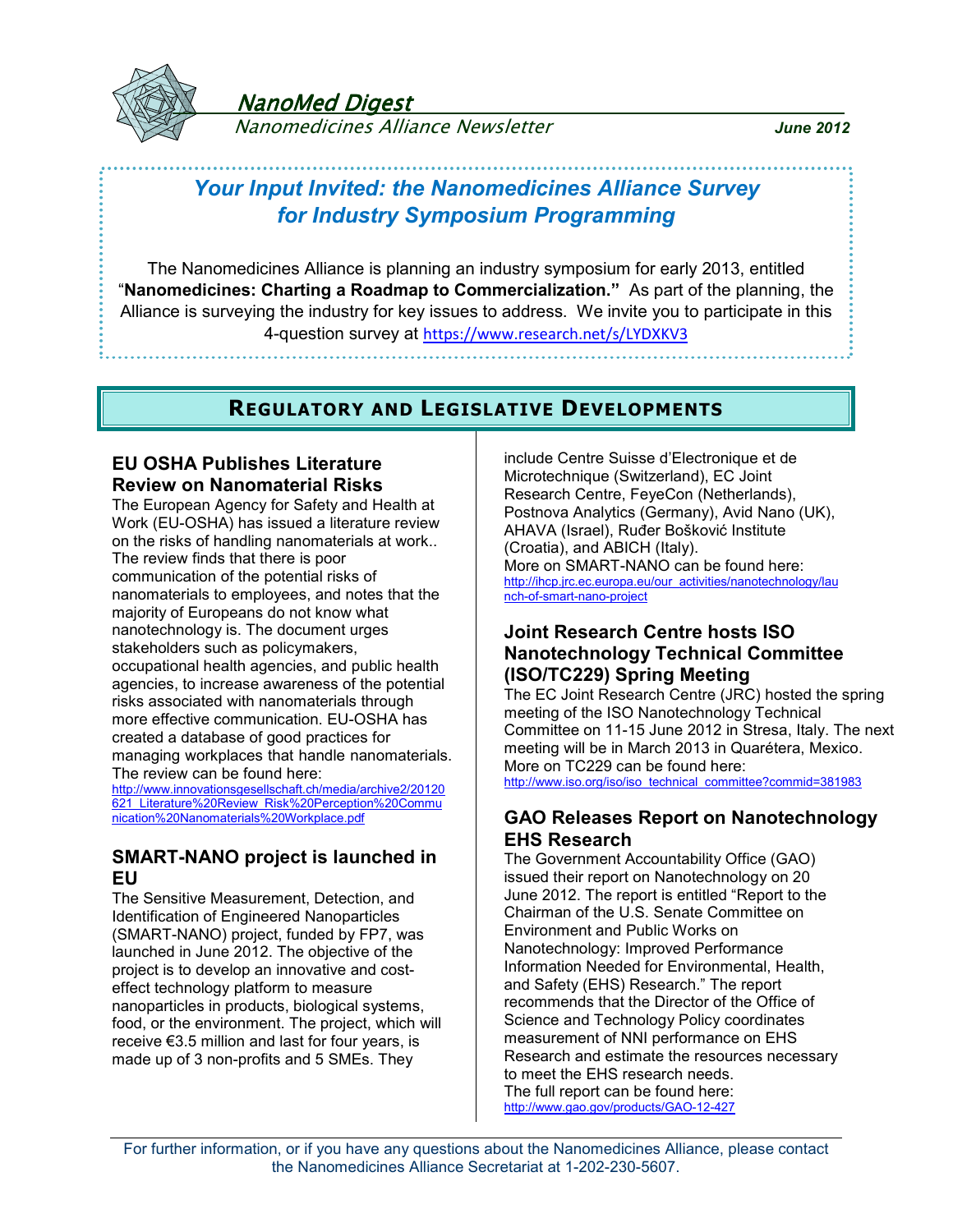## **REVIEWS AND OTHER PUBLICATIONS OF INTEREST**

**Analysis of Current Research Addressing Complementary Use of Life-Cycle Assessment and Risk Assessment for Engineered Nanomaterials: Have Lessons Been Learned from Previous Experience with Chemicals?** Journal of Nanoparticle Research, July 2012, Vol. 14, No. 7. [http://www.springerlink.com/content/5q202w7656x16786/?M](http://www.springerlink.com/content/5q202w7656x16786/?MUD=MP) [UD=MP](http://www.springerlink.com/content/5q202w7656x16786/?MUD=MP)

**Nanoparticles Release Drugs on Demand.**  C&EN, 13 March 2012. Jeffery M. Perkel. [http://cen.acs.org/articles/90/web/2012/03/Nanoparticles-](http://cen.acs.org/articles/90/web/2012/03/Nanoparticles-Release-Drugs-Demand.html)[Release-Drugs-Demand.html](http://cen.acs.org/articles/90/web/2012/03/Nanoparticles-Release-Drugs-Demand.html)

#### **A Pilot Study in Non-Human Primates Shows No Adverse Response to Intravenous Injection of Quantum Dots.** Nature Nanotechnology, July 2012, Vol. 7, No. 7, pp.453-458.. L Ye, K Yong, et al. [http://links.ealert.nature.com/ctt?kn=74&ms=Mzk0MTcxNjUS](http://links.ealert.nature.com/ctt?kn=74&ms=Mzk0MTcxNjUS1&r=NzQ3MDc4MDQ5MgS2&b=0&j=MTQ5MjEwODc3S0&mt=1&rt=0) [1&r=NzQ3MDc4MDQ5MgS2&b=0&j=MTQ5MjEwODc3S0&](http://links.ealert.nature.com/ctt?kn=74&ms=Mzk0MTcxNjUS1&r=NzQ3MDc4MDQ5MgS2&b=0&j=MTQ5MjEwODc3S0&mt=1&rt=0) [mt=1&rt=0](http://links.ealert.nature.com/ctt?kn=74&ms=Mzk0MTcxNjUS1&r=NzQ3MDc4MDQ5MgS2&b=0&j=MTQ5MjEwODc3S0&mt=1&rt=0)

**Graphite Nanoplatelets and** *Caenorhabditis elegans:* **Insights from an** *in Vivo* **Model.**  Nano Letters, 13 June 2012, Vol. 12, No. 6, pp. 2740-2744. Elena Zanni, Giovanni De Bellis, Maria P. Bracciale, Alessandra Broggi, Maria L. Santarelli, Maria S. Sarto, Claudio Palleschi, and Daniela Uccelletti. <http://pubs.acs.org/doi/abs/10.1021/nl204388p>

**Multidimensional Conducting Polymer Nanotubes for Ultrasensitive Chemical Nerve** 

**Agent Sensing.** Nano Letters, 13 June 2012, Vol. 12, No. 6, pp.2797-2802. Oh Seok Kwon, Seon Joo Park, Jun Seop Lee, Eunyu Park, Taejoon Kim, Hyun-Woo Park, Sun Ah You, Hyeonseok Yoon, and Jyongsik Jang. <http://pubs.acs.org/doi/abs/10.1021/nl204587t>

**Digital Switching of Local Arginine Density in a Genetically Encoded Self-Assembled Polypeptide Nanoparticle Controls Cellular Uptake.** Nano Letters, 13 June 2012, Vol. 12, No. 6, pp.3322-3328. Sarah R. MacEwan and Ashutosh Chilkoti.

<http://pubs.acs.org/doi/abs/10.1021/nl301529p>

### **REVIEW: One-Dimensional ZnO**

**Nanostructures**. Journal of Nanoscience and Nanotechnology, June 2012, Vol. 12, No. 6, pp. 4409-4457. K. P. Jayadevan and T. Y. Tseng. [http://openurl.ingenta.com/content?genre=article&issn=1533](http://openurl.ingenta.com/content?genre=article&issn=1533-4880&volume=12&issue=6&spage=4409&epage=4457) [-4880&volume=12&issue=6&spage=4409&epage=4457](http://openurl.ingenta.com/content?genre=article&issn=1533-4880&volume=12&issue=6&spage=4409&epage=4457)

**REVIEW: Diagnostic Applications of Raman Spectroscopy.** Nanotechnology, Biology, and Medicine, July 2012, Vol. 8, No. 5, pp. 545-558. Qiang Tu, Chang Chang. [http://www.nanomedjournal.com/article/S1549-](http://www.nanomedjournal.com/article/S1549-9634(11)00370-4/abstract) [9634\(11\)00370-4/abstract](http://www.nanomedjournal.com/article/S1549-9634(11)00370-4/abstract)

**Core-shell Biodegradable Nanoassemblies for the Passive Targeting of Docetaxel: Features, Antiproliferative Activity and in Vivo Toxicity.** Nanotechnology, Biology, and Medicine, July 2012, Vol. 8, No. 5, pp. 637-646. Francesca Ungaro, Claudia Conte, Luisanna Ostacolo, Giovanni Maglio, et al. [http://www.nanomedjournal.com/article/S1549-](http://www.nanomedjournal.com/article/S1549-9634(11)00349-2/abstract) [9634\(11\)00349-2/abstract](http://www.nanomedjournal.com/article/S1549-9634(11)00349-2/abstract)

**REVIEW: Norovirus P Particle: A Subviral Nanoparticle for Vaccine Development Against Norovirus, Rotavirus, and Influenza Virus.** Nanomedicine, June 2012, Vol. 7, No. 6, p. 889-897. Ming Tan, Xi Jiang. <http://www.futuremedicine.com/doi/pdf/10.2217/nnm.12.62>

**REVIEW: Emerging Engineered Magnetic Nanoparticulate Probes for Molecular MRI of Atherosclerosis: How Far Have We Come?**  Nanomedicine, June 2012, Vol. 7, No. 6, pp. 899-916. Rupinde K. Kanwar, Rajneesh Chaudhary, Takuya Tsuzuki, Jagat R. Kanwar. <http://www.futuremedicine.com/doi/pdf/10.2217/nnm.12.57>

**REVIEW: Colloidal Nanomaterial-based Immunoassay**. Nanomedicine, June 2012, Vol. 7, No. 6, pp. 917-929. Bruno Teste and Stephanie Descroix. <http://www.futuremedicine.com/doi/pdf/10.2217/nnm.12.58>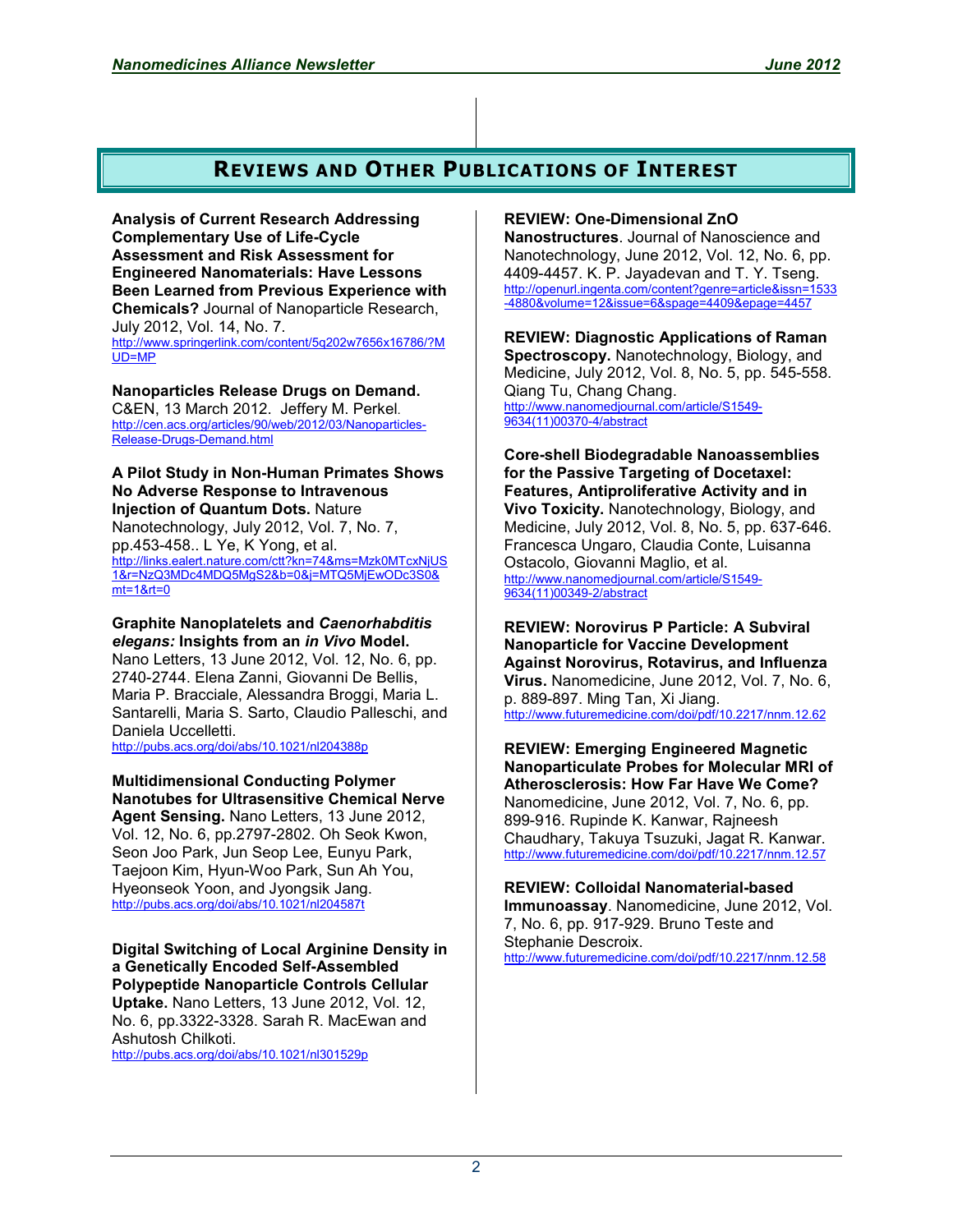## **CONFERENCES AND WORKSHOPS**

#### **Nanobio-Europe 2012, June 18-20, 2012, Varese, Italy**

Nano-enabled drug delivery Nanotechnology for medical applications In vivo imaging Biomarkers and nanoparticles Cell analysis and manipulation Sensors and actuators **Bioanalytics** Bio-nano materials and tissues <http://nanobio-europe-2012.jrc.ec.europa.eu/>

#### **3 rd International NanoMedicine Conference, July 2-4, 2012, Sydney, Australia**

Target delivery Sensing **Diagnostics** Regenerative medicine Imaging Translational medicine Safety

<http://www.oznanomed.org/>

#### **9 th International Conference on Nanosciences & Technologies, July 3-6, 2012, Thessaloniki, Greece**

Nanotechnology in biology Nanostructures for medical applications Cell/Nanomaterial interactions In-vitro and in-vivo diagnostics Targeted drug delivery Regenerative nanomedicine Nanotoxicity, risk assessment, and ethics Nanomedicine commercialization [http://www.nanotexnology.com/index.php?option=com\\_conte](http://www.nanotexnology.com/index.php?option=com_content&view=article&id=48&Itemid=60) [nt&view=article&id=48&Itemid=60](http://www.nanotexnology.com/index.php?option=com_content&view=article&id=48&Itemid=60)

#### **Working Safely with Nanomaterials. July 6, 2012, Edinburgh, Scotland.**

 Nanomaterials categories Nano toxicology/hazard banding Nano controls/monitoring Nano health surveillance <http://www.bohs.org/Events/WorkingwithNanomaterials/>

#### **77th Prague Meetings on Macromolecules: Polymers in Medicine. July 8-12, 2012, Prague, Czech Republic**

Polymers for Nanomedicine Stimuli responsive polymers Polymers for Advanced Drug Delivery Polymers for Biomedical Applications Biomaterials for Tissue Engineering <http://www.imc.cas.cz/sympo/pmm2012/>

#### **Need for New Biological Assays for New Nanomaterials, July 10-11, 2012, Dublin, Ireland.**

**Cytotoxicity** Biological assays Immunosafety [http://www.nanosafetycluster.eu/news/57/66/NanoToes-](http://www.nanosafetycluster.eu/news/57/66/NanoToes-Need-for-new-biological-assays-for-new-nanomaterials.html)[Need-for-new-biological-assays-for-new-nanomaterials.html](http://www.nanosafetycluster.eu/news/57/66/NanoToes-Need-for-new-biological-assays-for-new-nanomaterials.html)

#### **Colloids and Nanomedicine 2012**. **July 15-17, 2012, Amsterdam, Netherlands.**

**Biomaterials** Tissue engineering and regenerative medicine Drug delivery **Biosensors** Toxicology and risk assessment of nanomedicine systems Proteins and peptides at interfaces Soft matter, surfactants, polymers in biological systems Novel phenomena and techniques <http://www.colloidsandnanomedicine.com/index.html>

#### **Drug Carriers in Medicine & Biology, August 12-17, 2012, Waterville Valley, NH**

 Vascular delivery, targets and barriers Translational studies, clinical trials, and combination therapies Local, pulmonary, GI, and CNS delivery Emerging technologies, materials, carriers, and mechanisms Carriers for vaccines and antigen delivery Intracellular delivery, trafficking and cellular barriers

 Biological response to delivered drugs and genes

[http://www.grc.org/programs.aspx?year=2012&program=dru](http://www.grc.org/programs.aspx?year=2012&program=drugcarr) **[gcarr](http://www.grc.org/programs.aspx?year=2012&program=drugcarr)** 

#### **First International Symposium on Nanomedicine in Drug Delivery and cancer Diagnostics, August 16-17, Delaware, MD**

Principles of Nanomedicine Nanotechnological advances and potential medical applications Benefits of nanomedical tools versus traditional techniques Therapeutic applications of nanotechnology and nanomaterials Drug delivery using nanoparticles <http://www.udel.edu/nanomedicine/presenters.html>